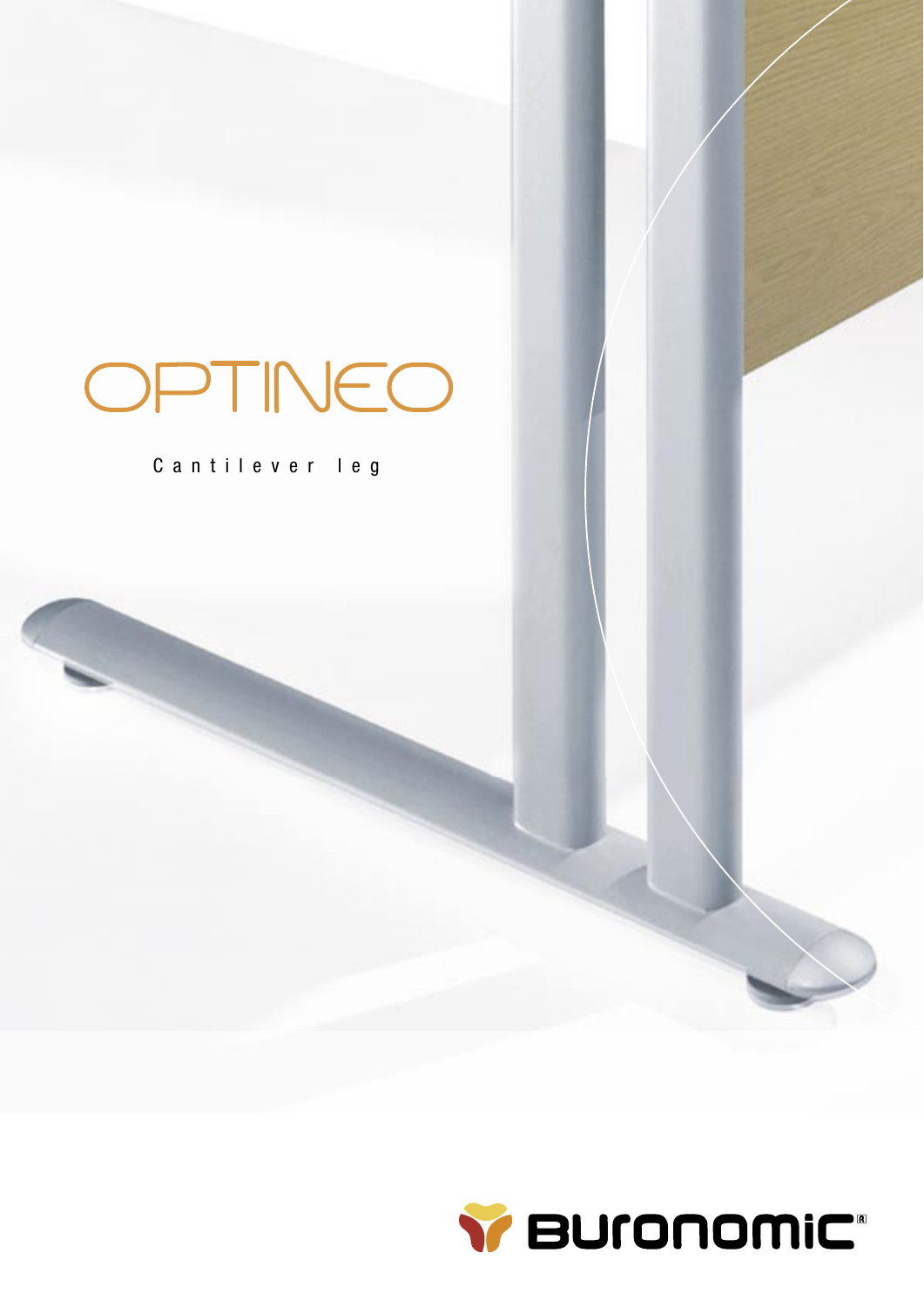

**Optineo** is the solution proposed by Buronomic **to optimise** office layout and create a pleasant and functional working environment: compact dimensions, numerous top shapes, extensions, etc., all available in five finishes: cherry, maple, beech, light grey and light oak.

**Optineo** is also **an exclusive design** with matching legs, cable ports, extensions and space dividers. Available in 3 colours (pink, blue and white), the dividers can be fitted with a memo kit, providing a highly practical and original touch.

**Optineo**, equipped with its cantilever leg, combines simplicity and contemporary lines.

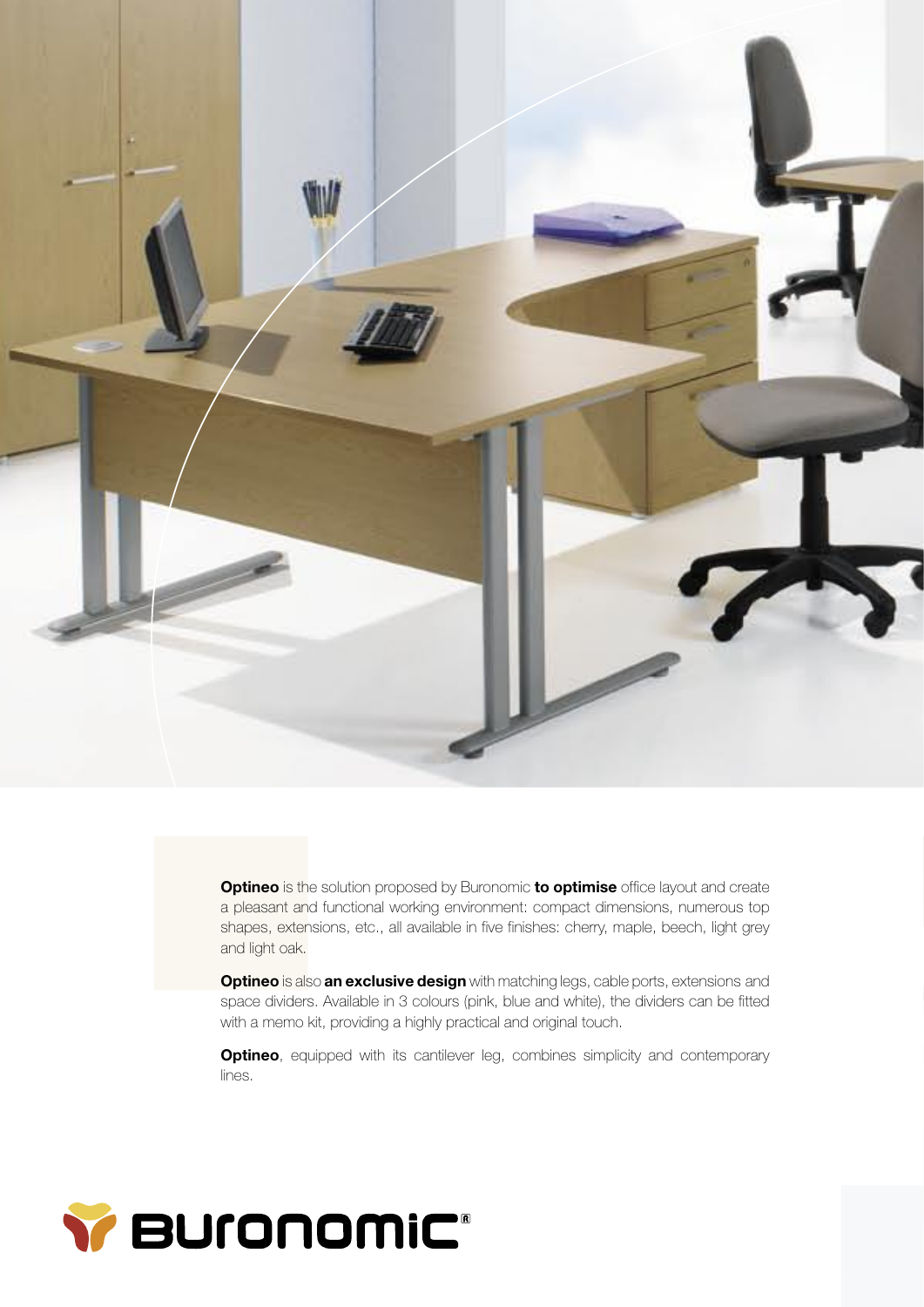





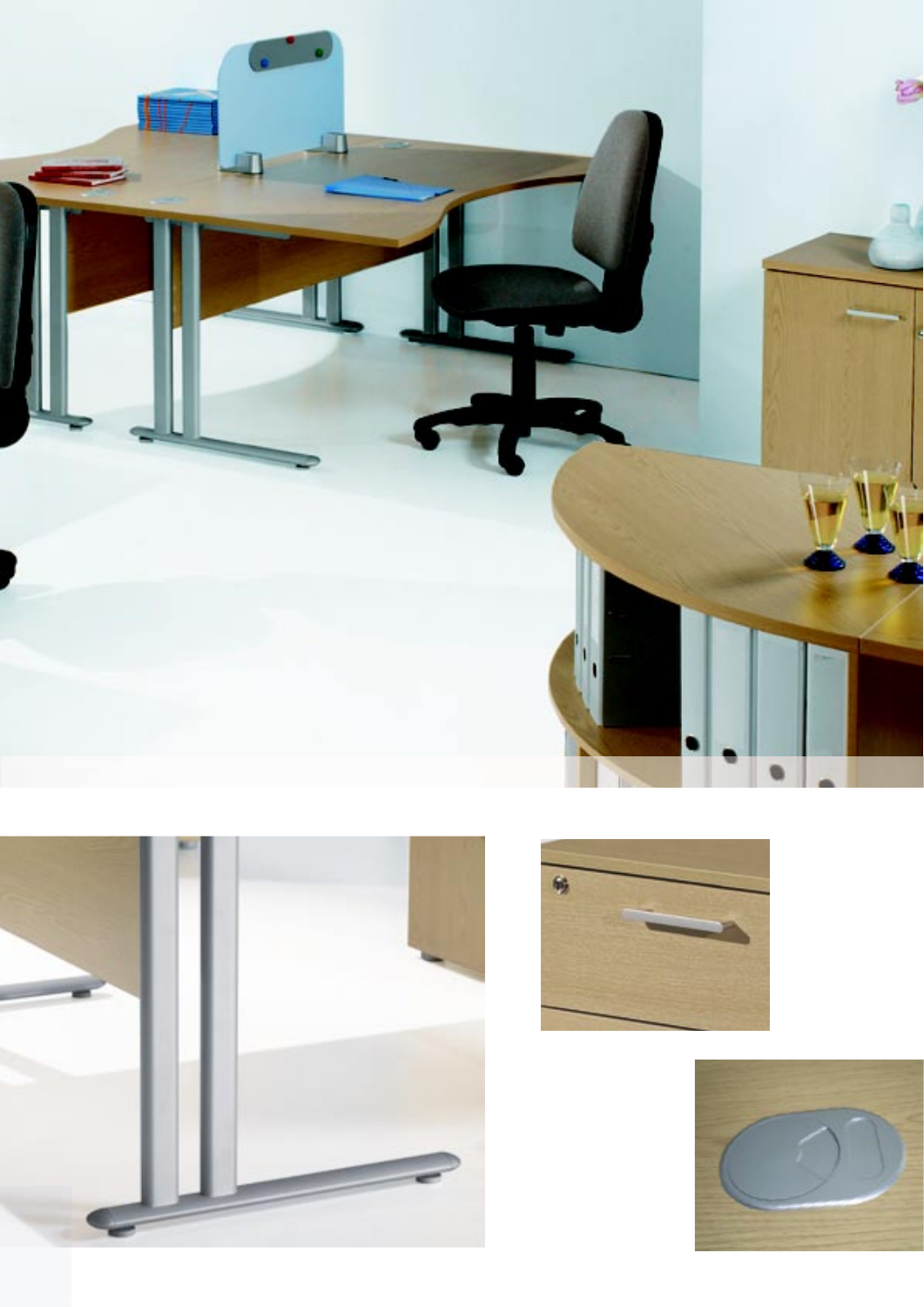

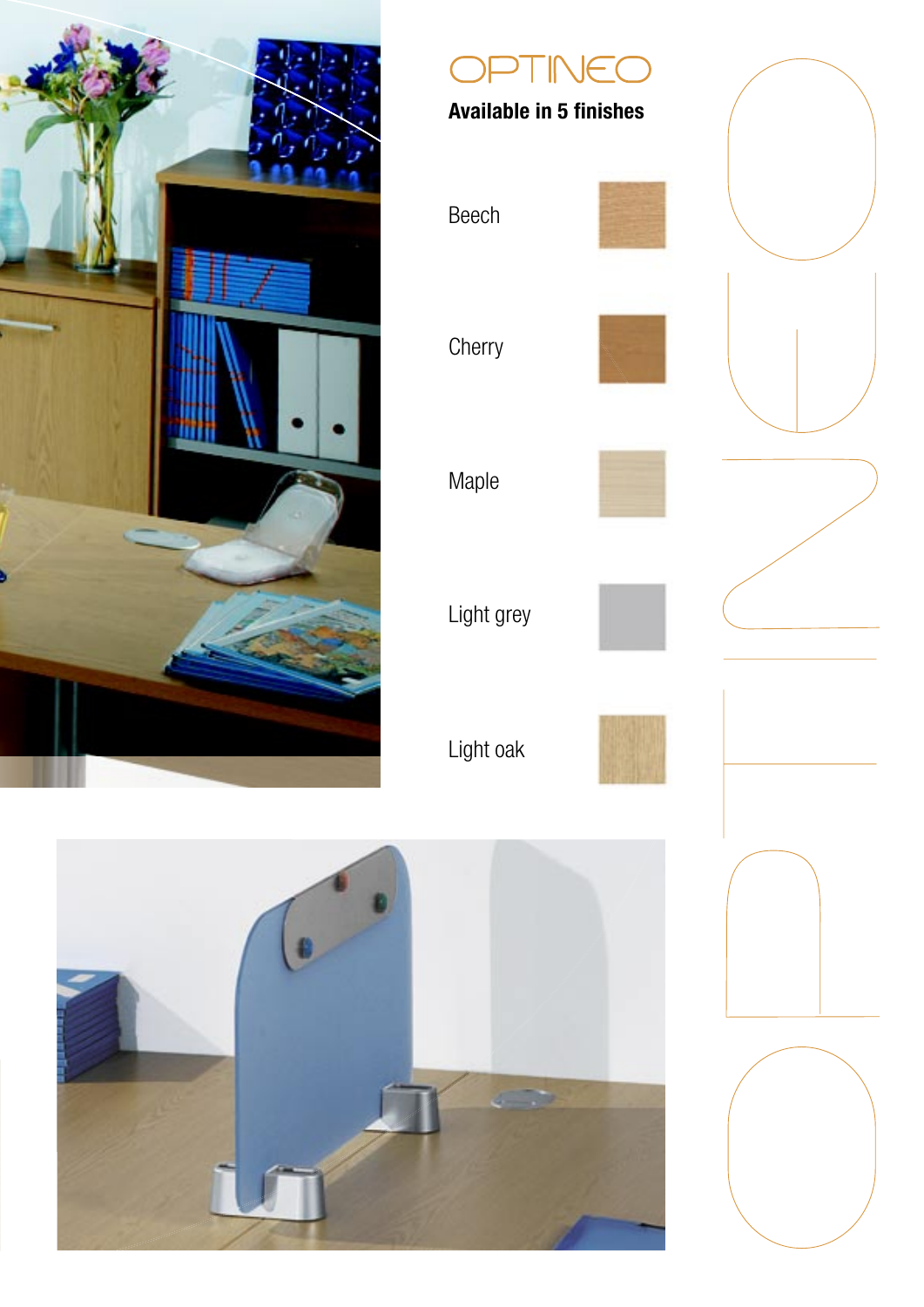## Cantilever leq



**\* L.F. : lateral filing**

**Legs and their optional cables, metal LF\* shelves and handles of pedestals and storage units are in aluminium finish.**